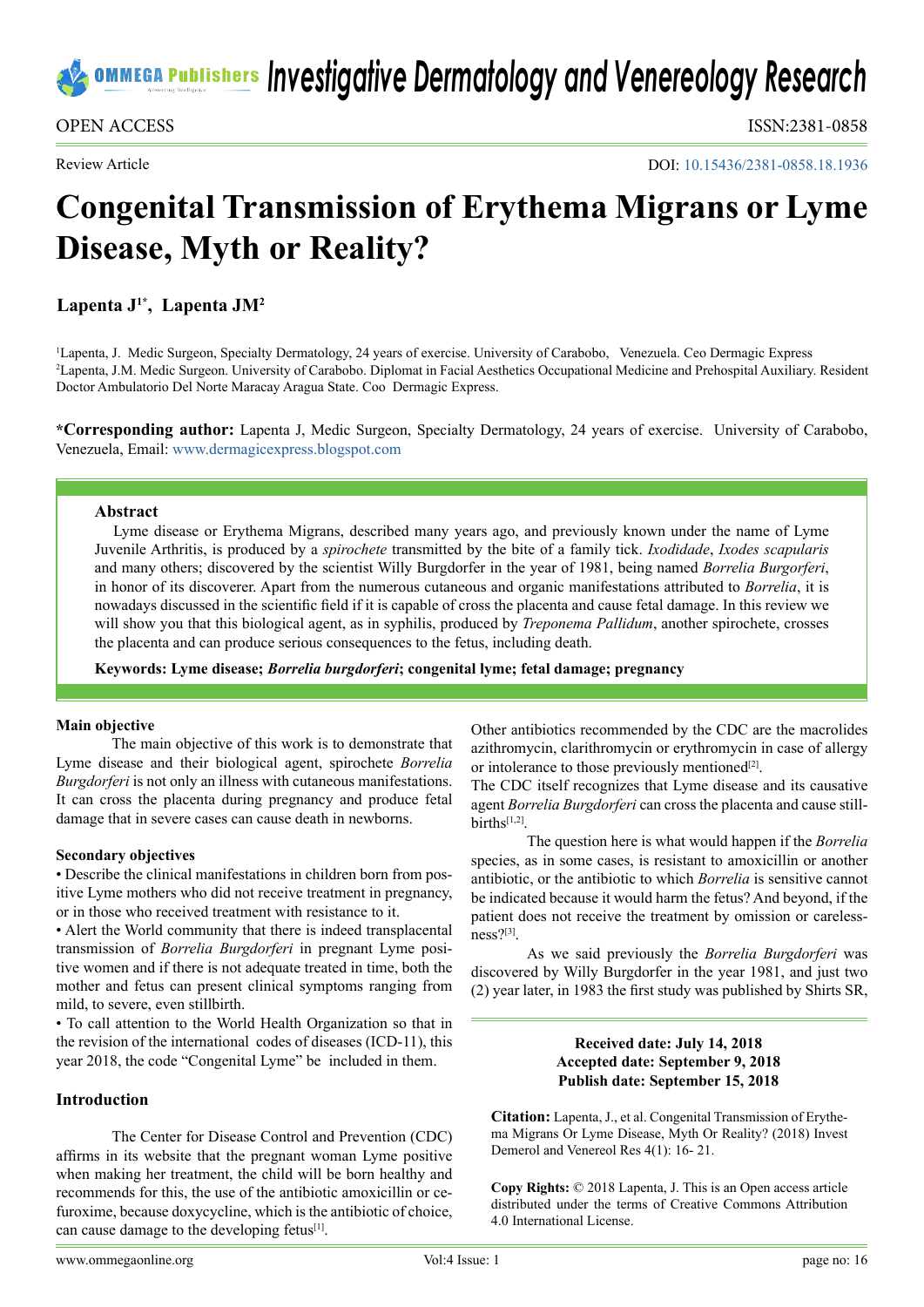

and Brown MS, Bobitt Jr, where it is suspected that this spirochete can cross the placenta<sup>[4]</sup>.

After this study began to appear others, who definitely showed that this spirochete is able to cross the placenta and cause fetal damage, of which we will present in chronological order the most important and confirm the above said.

## **Chronological Evolution**

**1983:** The first suspicion described that ante partum fever may be caused by the *Borrelia Burgdorferi* species, was made in 1983 in two febrile pregnant women in the third-trimester. The two newborn survived, but the scientists suggested the establishment of early laboratory tests to identify the causative agent and the establishment of a rapid treatment to avoid future complications in the pregnant and the fetus<sup>[\[4\]](#page-3-3)</sup>.

**1985:** Really, the first study describing the maternal-fetal transmission of Lyme disease, *Borrelia Burgdorferi* was published in 1985 by Schlesinger PA, Duray PH, Burke BA, Steere AC, and Stillman MT., Where they describe a case of a pregnant woman who acquired Lyme *Borreliosis* and did not receive treatment with antibiotics. The child was born at 35 weeks of pregnancy and died of congenital heart disease the first week of life. The autopsy revealed the *Borrelia Burgdorferi* spirochete in the spleen, kidneys and bone marrow<sup>[5]</sup>.

**1986-1989:** In the year 1986, MacDonald A.B, describes 4 cases of abortions in pregnant women who tested positive for Lyme, and in whose fetuses the *Borrelia Burgdorferi* was found in their tissues. This same author does another work in 1989 about Lyme disease and its implications for the fetus and describes side effects such as fetal death, hydrocephalus, cardiovascular abnormalities, neonatal respiratory distress, hyperbilirubinemia, intrauterine growth retardation, cortical blindness, sudden death syndrome of the infant and maternal toxemia of pregnancy, and raises the similarity of these with neonatal syphilis<sup>[6,7]</sup>.

**1987:** Later, the same Willy Burgdorfer the discoverer of the *Borrelia Burgdorferi,* together with Dr. Alan Mc Donald and Jorge Benach PhD, published in year 1987 (31 years ago) a work where they relate this disease in children born dead associated in pregnant Lyme positive.

Among the highlights are description of congenital malformations, fetal death, and cardiac anomalies; also alert the scientific community to investigate exposure during the first trimester of pregnancy in the presence of *Borrelia Burgdorferi*; and in these cases to determine if cardiac organogenesis is complete by the end of the first trimester of pregnancy. They also recommend starting treatment with Penicillin at the same dose of syphilis in those cases of pregnant women who show signs and early symptoms of the disease<sup>[8,9]</sup>.

**1988-2012:** In these 24 years a total of more than 80 papers were published where Lyme disease is effectively related to pregnancy with fetal damage, studies done in the countries: United States, Canada, Hungary, Germany, Italy, Switzerland, Africa, Turkey, Czech Republic, Poland and Belgrade former Yugoslavia, and other[s\[10-52\].](#page-3-7)

Another study that is worth noting is that carried out by

the updated MEDLINE database for the year of July 2012, the last revision of November 2012 of 88 journal articles from the PUBMED database, which we summarize in this way.

#### **Maternal-Fetal transmission of lyme disease (Results):**

Mothers with active Lyme disease, treated: 14.6% of pregnancies resulted in sequel.

Mothers with active Lyme disease not treated: 66.7% of pregnancies resulted in sequel.

Positive Lyme mothers, the treatment is unknown: 30.3% resulted in sequel.

#### **Specific adverse results included:**

Cardiac 22.7%, Neurological 15.2%, Orthopedic 12.1%, Ophthalmologic 4.5%, Genitourinary 10.6%, Miscellaneous anomalies 12.1%<sup>[\[53\]](#page-4-0)</sup>.

Now we will put a summary of the most frequent clinical manifestations described in a study of more than 100 children born to mothers with LYME positive disease, conducted in the year 2005.

**Common signs and symptoms in lyme positive children:** Low grade fever: 59% -60%; Fatigue and lack of resistance: 72%; Nocturnal sweating: 23%; Pale, dark circle under the eyes: 42%; Abdominal pain: 20-29%; Diarrhea or constipation: 32%; Nausea: 23%; Cardiac anomalies: 23%: palpitations / PVC, heart murmur, mitral valve prolapse. ; Orthopedic disorders: sensitivity (55%); pain (69%) spasms and generalized muscle pain (69%); rigidity and / or retarded motion (23%); Respiratory infections of the superior tract and otitis: 40%; Arthritic disorders and painful joints: 6% -50-%; Neurological disorders: Headaches: 50%, Irritability: 54%, Bad memory: 39%; Delay in development: 18%; Seizure disorder: 11%; Vertigo: 30%; Tic disorders: 14%; Involuntary athetoid movements: 9%.; Earning disorders and humor changes: 80%: Cognitive speaking: 27%, Speech delay: 21%, Reading-writing problems: 19%, Problems of vocal articulation: 17%, Auditory / visual processing problems: 13%, Word selection problems: 12%, Dyslexia: 8%; Suicidal thoughts: 7%; Anxiety: 21%; Anger or rage: 23%; Aggression or; violence: 13%; Irritability: 54% - 80%; Emotional disorders: 13%; Depression: 13%; Hyperactivity: 36%; Photophobia: 40-43%; Gastro esophageal reflux with vomiting and coughing: 40%; Secondary eruptions: 23%; other eruptions: 45%; Cavernous haemangioma: 30%; Ocular problems: posterior cataracts, myopia, stigmatism, conjunctive erythema (Lyme eyes), optical nerve atrophy and / of uveitis: 30%; Sensitivity of skin and noise (hyperacuity):  $36 - 40\%$ : Autism:  $(9\%)^{[41]}$  $(9\%)^{[41]}$  $(9\%)^{[41]}$ .

**2013-2018:** In recent years the number of cases of Lyme disease has increased notably in North America, Europe, Asia and Africa; in the United States and Canada, it is the most commonly transmitted vector-borne disease reported today<sup>[\[54-62\]](#page-4-2)</sup>.

For the year 2017 the World Health Organization (WHO) in charge of "coding" diseases through the ICD-10 (International Classification of Diseases year 2017), had not yet included and recognized the code "Congenital Lyme". It is ex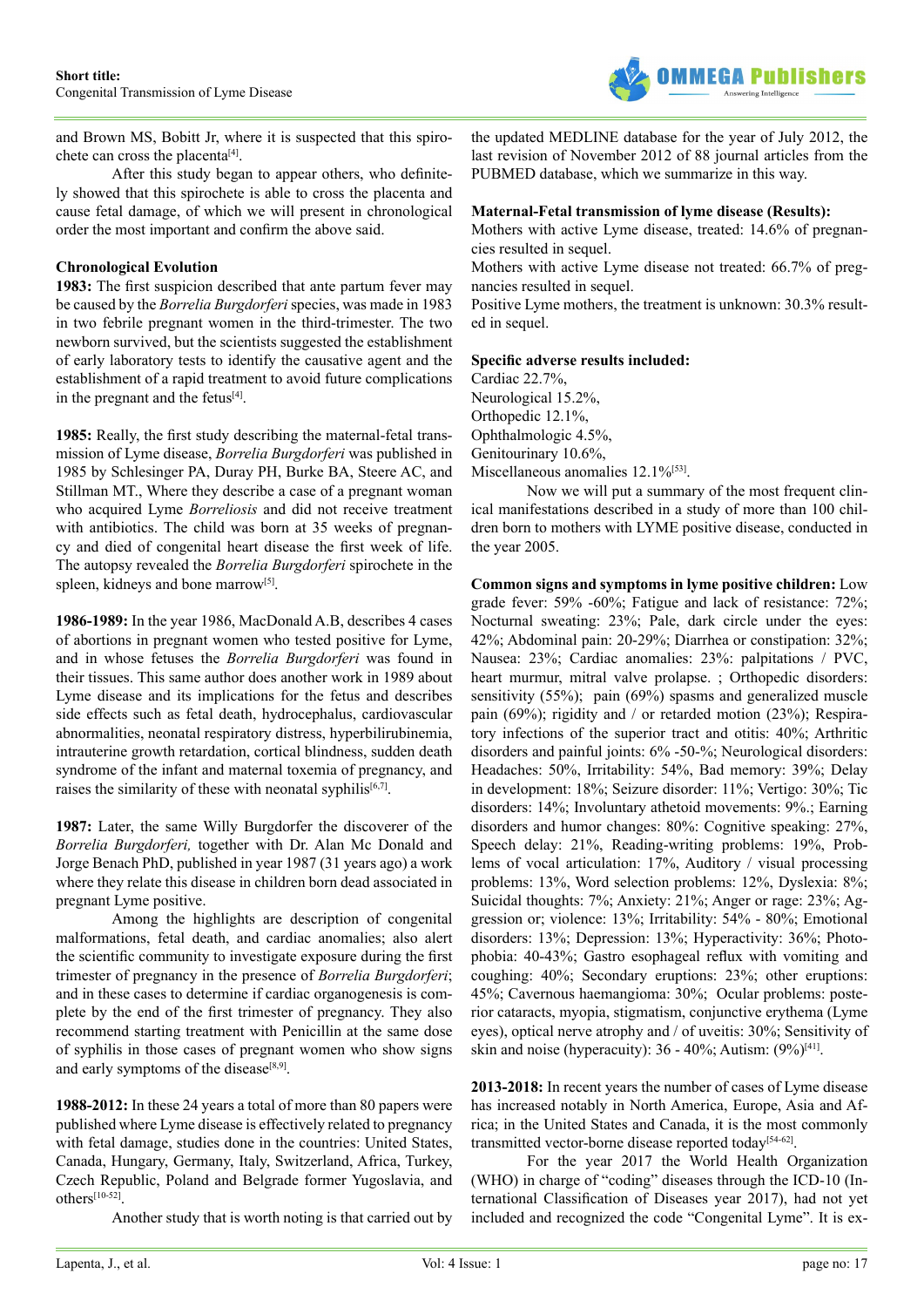pected for this year 2018 that all codes of Lyme disease will be recognized by this organization<sup>[\[63-68\]](#page-5-0)</sup>.





You can read this classification and codes here:

[Understanding Lyme disease classification and codes](https://www.ommegaonline.org/article-details/UNDERSTANDING-THE-LYME-DISEASE,-CLASSIFICATION-AND-CODES./1769)<sup>[\[69\]](#page-5-1)</sup>.

We must remember that *Borrelia* has been studied phylogenetically and numerous variations of it have been described, finding 21 genospecies of *Borrelia Burgdorferi* according to human sensitivity.

10 species of them with pathogenicity known to humans whose group includes:

*B. afzelii, B. bavariensis, B. bissettii, B. burgdorferi sensu stricto, B. garinii, B. kurtenbachii, B. lusitaniae, B. mayonii, B. spielmanii* and *B. valaisiana.*

11 identified species that have not yet been detected or isolated from humans. This group includes *B. americana, B. andersonii, B. californiensis, B. carolinensis, B. chilensis, B. finlandensis, B. japonica, B. tanukii, B. turdi, B. sinica* and *B. yangtze*.

*Borrelia Burgorferi* circulates predominantly in the United States, and *Borrelia Afzelli* and *Borrelia garinii* in Europe and Asia.

Regardless of the genospecies involved with pathogenicity demonstrated in humans, all the studies presented show that *Borrelia*, being a spirochete like the *Treponema Pallidum* causal agent of syphilis, is able to cross the placenta and conquer the fetus, if the positive Lyme pregnant woman is not treated in time[\[70-75\]](#page-5-2).

## **Endosymbiosis**

A new aspect to consider in the transmission of bacteria to its hosts is the term Endosymbiosis, wich comes from the Greek endon "within", syn "together", and biosis "living". Any organism that lives inside the body or cells of another organism in a symbiotic relationship with the host's body or cell is defined as an endosymbiont organism, often, but not always, for the benefit of both.

This event has been demonstrated in the year 2018 in the female *Ixodes Ricinus* tick which present the Gram-Negative bacteria *Mitochondrium Midichloria* present in the mitochondria in various ovarian cells and they have a high rate of seroprevalence in individuals exposed to ticks. This fact raises the probability that non-pathogenic endosymbionts can play an important role in the immune response and transmission of the spirochete *Borrrelia* by ticks.

This fact would explain why some species of ticks have greater power of infestation than others, the presence of endosymbiont organisms in their cells that predispose them to be more pathogenic than others, more likely to reach the fetus in some instances.

## **Conclusions**

• Lyme disease is caused by the bite of a tick transmitted by the *Borrelia Burgdorferi* spirochete, discovered by Willy Burgdorfer in the year 1981. Initially, skin, joint and cardiac manifestations were described in those affected, but not in pregnant women or the fetus.

• Two years later, in 1983, was described the suspicion of infection in pregnant women, and in 1985 it was found the first clinical manifestations in pregnant women and fetuses, highlighting congenital malformations and fetal death.

• We demonstrate scientifically that definitely Lyme disease, in addition to its multiple organic manifestations, its causative agent *Borrelia Burgdorferi*, crosses the placenta and reaches the fetus in pregnant women, producing the side effects already described, regardless of the species involved, with proven pathogenicity in humans.

• All pregnant women living in endemic areas of Lyme disease should take the tests to rule out *Borreliosis* of pregnancy, to establish immediate treatment in case of being positive.

In addition to establishing adequate treatment, we alert the population to defend against the bite of possibly infected ticks.

• We urge the World Health Organization to recognize all the codes and classification of Lyme disease in ICD-11 (International Classification of Diseases year 2018).

## **Acknowledgments:**

To the community of patients affected by Lyme disease.

To the organizations that fight for the recognition of this pathology as a public health problem World.

To the Ommega team who has suggested specific and interesting aspects in the present investigation.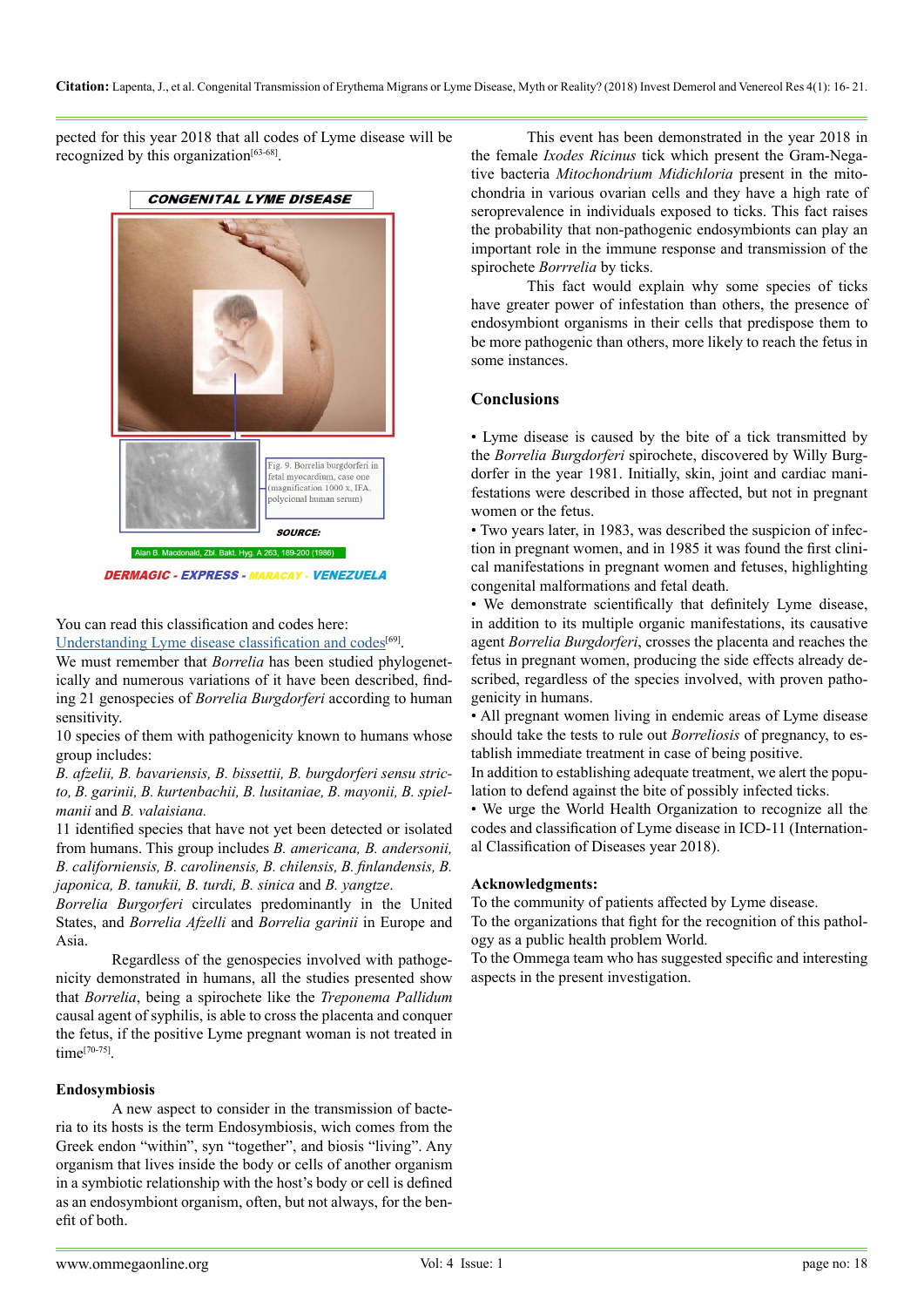

# **References**

- <span id="page-3-0"></span>1. Center for Disease Control and Prevention. (2018) Lyme diseae. (FAQ)
	- Pubmed│Crossref│[Others](https://www.cdc.gov/lyme/faq/index.html)
- <span id="page-3-1"></span>2. Center for Disease Control and Prevention. (2017) Lyme diseaeTreatment.
	- Pubmed│Crossref│[Others](https://www.cdc.gov/lyme/treatment/index.html)
- <span id="page-3-2"></span>3. Weber, K., Bratzke, H.J., Neubert, U., et al. Borrelia burgdorferi in a newborn despite oral penicillin for Lyme borreliosis during pregnancy. (1988) Pediatr Infect Dis J 7(4): 286-289.

<span id="page-3-3"></span>[Pubmed](https://www.ncbi.nlm.nih.gov/pubmed/3130607)│Crossref│[Others](https://journals.lww.com/pidj/Citation/1988/04000/Borrelia_burgdorferi_in_a_newborn_despite_oral.10.aspx)

- 4. Shirts, S.R., Brown, M.S., Bobitt, J.R. Listeriosis and borreliosis as causes of antepartum fever. (1983) Obstet Gynecol 62(2): 256-261. [Pubmed](https://www.ncbi.nlm.nih.gov/pubmed/6866369)│Crossref│[Others](https://journals.lww.com/greenjournal/Abstract/1983/08000/Listeriosis_and_borreliosis_as_causes_of.22.aspx)
- <span id="page-3-4"></span>5. Schlesinger, P.A., Duray, P.H., Burke, B.A., et al. Maternal fetal transmission of the Lyme disease spirochete, Borrelia burgdorferi. (1985) Ann Intern Med 103(1): 67-68. [Pubmed](https://www.ncbi.nlm.nih.gov/pubmed/4003991)│Crossref│Others
- <span id="page-3-5"></span>6. MacDonald, A.B. Human fetal borreliosis, toxemia of pregnancy, and fetal death. (1986) Zentr Bakteriol Mikrobiol 263(1-2): 189-200.

[Pubmed](https://www.ncbi.nlm.nih.gov/pubmed/3554838)│[Crossref](https://doi.org/10.1016/S0176-6724(86)80122-5)│[Others](https://www.sciencedirect.com/science/article/pii/S0176672486801225)

MacDonald, A.B. Gestational Lyme borreliosis. Implications for the fetus (1989). Rheum Dis Clin North Am 15(4): 657-677.

<span id="page-3-6"></span>[Pubmed](https://www.ncbi.nlm.nih.gov/pubmed/2685924)│Crossref│[Others](https://www.researchgate.net/publication/20470158_Gestational_Lyme_borreliosis_Implications_for_the_fetus)

8. MacDonald, A.B., Benach, J.L., Burgdorfer, W. Stillbirth following maternal Lyme disease. (1987) N Y State J Med 87(11): 615-616.

[Pubmed](https://www.ncbi.nlm.nih.gov/pubmed/3480464)│Crossref│Others

9. Carlomagno, G., Luksa, V., Candussi, G., et al. Lyme Borrelia positive serology associated with spontaneous abortion in an endemic Italian area. (1988) Acta Eur Fertil 19(5): 279-281.

<span id="page-3-7"></span>[Pubmed](https://www.ncbi.nlm.nih.gov/pubmed/3252658)│Crossref│[Others](https://www.semanticscholar.org/paper/Lyme-Borrelia-positive-serology-associated-with-in-Carlomagno-Luksa/485ae5a1ec04ea2242696e8552dde907a3de5886)

- 10. Medici, F., Benach, J., Williams, C., et al. Lyme disease during Pregnancy A Cord Blood Serosurvey. (2006) Annals New York Aca Sci 539(1): 504-506. Pubmed│Crossref│[Others](https://www.researchgate.net/publication/229803162_Lyme_Disease_during_Pregnancy_A_Cord_Blood_Serosurvey)
- 11. Health and Welfare Canada. (1988) Canada Dis Weekly Report

Pubmed│Crossref│[Others](https://www.lymehope.ca/advocacy-updates/health-and-welfare-canada-1988-report)

12. Lyme disease in Canada. Epidemiologic Report. (1988) CMAJ 139.

Pubmed│Crossref│[Others](https://www.lymehope.ca/advocacy-updates/health-and-welfare-canada-1988-report)

- 13. Halperin, J.J., Dattwyler, R.J., David, J.V., et al. A Perspective on the treatment of Lyme Borreliosis. (1989) Rev inf dis 11(6): 1518-1525. Pubmed│Crossref│[Others](https://academic.oup.com/cid/article-abstract/11/Supplement_6/S1518/347579?redirectedFrom=PDF)
- 14. Nadal, D., Hunziker, U.A., Bucher, H.U., et al. Infants born to mothers with antibodies against Borrelia burgdorferi at delivery. (1989) Eur J Pediatr 148(5): 426-427. [Pubmed](https://www.ncbi.nlm.nih.gov/pubmed/2920747)│Crossref│[Others](https://link.springer.com/article/10.1007/BF00595903)
- 15. Steere. Lyme Seropositivity and pregnancy outcome in the absence of symptoms of Lyme disease. (1989) Annual Meeting of American Col Rheu. Pubmed│Crossref│Others
- 16. Lakos, A. Lyme Borreliosis in Hungary in the years 1984 through 1989. (1991) Parasit hung 24: 5-51. Pubmed│Crossref│[Others](http://publication.nhmus.hu/pdf/parhung/Parasit_Hung_1991_Vol_24_5.pdf)
- 17. ACOG Committee Opinion. Lyme disease during pregnancy. (1992) Int J Gynecol Obstet 39(1): 59-60. Pubmed│Crossref│Others
- 18. Bracero, L.A., Wormser, G.P., Leikin, E., et al. Prevalence of seropositivity to the Lyme disease spirochetes during pregnancy in an epidemic area: A preliminary report. (1992) J Matern Fetal Investig 2(2): 265-268. Pubmed│Crossref│Others
- 19. Hercogova, J., Tomankova, M., Frosslova, D., et al. Early-stage lyme borreliosis during pregnancy: treatment in 15 women with erythema migrans. (1993) Cesk Gynekol 58(5): 229-232.

[Pubmed](https://www.ncbi.nlm.nih.gov/pubmed/8221915)│Crossref│[Others](https://www.researchgate.net/publication/14977203_Early-stage_lyme_borreliosis_during_pregnancy_treatment_in_15_women_with_erythema_migrans)

- 20. Strobino, B.A., Williams, C.L., Abid, S., et al. Lyme disease and pregnancy outcome: a prospective study of two thousand prenatal patients. (1993) Am J Obstet Gynecol 169(2 Pt 1) 367-374. [Pubmed](https://www.ncbi.nlm.nih.gov/pubmed/8362948)│[Crossref](https://doi.org/10.1016/0002-9378(93)90088-Z)│[Others](https://www.researchgate.net/publication/14836253_Lyme_disease_and_pregnancy_outcome_A_prospective_study_of_two_thousand_prenatal_patients)
- 21. Gasser, R., A Most Unusual case of a whole family suffering from late Lyme Borreliosis for Over 20 years. Angiology 45(1): 85-86.

Pubmed│Crossref│Others

- 22. Trevisan, G., Cinco, M. Lyme Borreliosis; A general survey. (1990) Int J Dermatol 29(1): 1-8. [Pubmed](https://www.ncbi.nlm.nih.gov/pubmed/2133980)│Crossref│Others
- 23. Elsukova, L.V., Korenberg, E.I., Kozin, G.A., [Pathology of pregnancy and the fetus in Lyme disease. (1994) Med Parazitol 4: 59-62. [Pubmed](https://www.ncbi.nlm.nih.gov/pubmed/7715559)│Crossref│Others
- 24. Gardner, T. Infectious Diseases of the Fetus and Newborn, 4th edition, New York, NY. W.B. Saunders Company. (1995) Lyme disease 447-528. Pubmed│Crossref│Others
- 25. Williams, C.L., Strobino, B., Weinstein, A., et al. Maternal Lyme disease and congenital malformations: a cord blood serosurvey in endemic and control areas. (1995) Paediatr Perinat Epidemiol 9(3): 320-330. [Pubmed](https://www.ncbi.nlm.nih.gov/pubmed/7479280)│[Crossref](https://doi.org/10.1111/j.1365-3016.1995.tb00148.x)│[Others](https://onlinelibrary.wiley.com/doi/abs/10.1111/j.1365-3016.1995.tb00148.x)
- 26. Schmidt, B., Aberer, E., Klade, H., et al. Detection of Borrelia burgdorferi DNA by Polymerase Chain Reaction in the Urine and Breast Milk of Patients with Lyme Borreliosis. (1995) Diagn Microbiol Infect Dis 21(3): 121-128. [Pubmed](https://www.ncbi.nlm.nih.gov/pubmed/7648832)│[Crossref](https://doi.org/10.1016/0732-8893(95)00027-8)│[Others](https://www.sciencedirect.com/science/article/pii/0732889395000278)
- 27. Alexander, J. M., Cox, S. Lyme disease and Pregnancy. (1995) Inf Dis Obstet Gynecol 3(6): 256-261 [Pubmed](https://www.ncbi.nlm.nih.gov/pubmed/18476053)│[Crossref](https://doi.org/10.1155/S1064744995000755)│[Others](https://www.hindawi.com/journals/idog/1995/140124/abs/)
- 28. Figueroa, R., Bracero, L.A., Aguero-Rosenfeld, M., et al. Confirmation of Borrelia burgdorferi Spirochetes by Polymerase Chain Reaction in Placentas of Women with Reactive Serology for Lyme Antibodies. (1996) GynecolObstet Invest 41(4): 240-243. [Pubmed](https://www.ncbi.nlm.nih.gov/pubmed/8793493)│[Crossref](https://doi.org/10.1159/000292277)│[Others](https://www.karger.com/Article/Pdf/292277)
- 29. Maraspin, V., Cimperman, J., Lotric-Furlan, S., et al. Treatment of Erythema Migrans during Pregnancy. (1996) Clin Infect Dis 22(5): 788-793. [Pubmed](https://www.ncbi.nlm.nih.gov/pubmed/8722932)│Cross0072ef│Others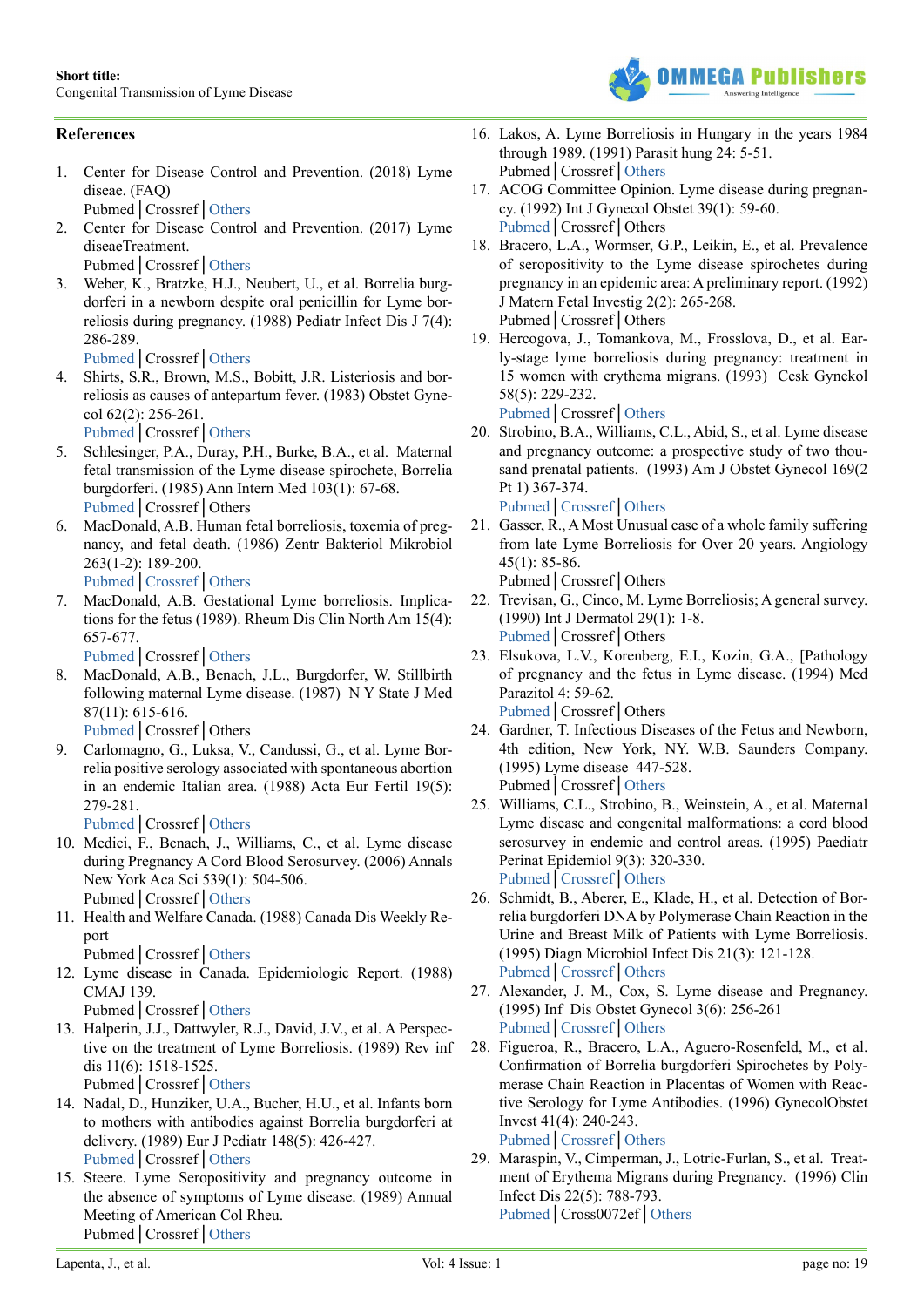- 30. Mhalu, F.S., Matre, R., Serological evidence of Lyme borreliosis in Africa: results from studies in Dar es Salaam, Tanzania. (1996) East Afr Med J 73(9): 583-585. [Pubmed](https://www.ncbi.nlm.nih.gov/pubmed/8991238)│Crossref│[Others](https://www.researchgate.net/publication/14217420_Serological_evidence_of_lyme_borreliosis_in_Africa_Results_from_studies_in_Dar_es_Salaam_Tanzania)
- 31. Silver, H.M. Lyme Disease During Pregnancy. (1997) Inf Dis Clinics of North Am 11(1): 93-97. [Pubmed](https://www.ncbi.nlm.nih.gov/pubmed/9067786)│Crossref│Others
- 32. Trevisan, G., Stinco, G., Cinco, M. Neonatal skin lesions due to a spirochetal infection; a case of congenital lyme borreliosis? (1997) Int J Dermatol 36(9): 677- 680. [Pubmed](https://www.ncbi.nlm.nih.gov/pubmed/9352409)│Crossref│[Others](https://www.researchgate.net/publication/13877812_Neonatal_skin_lesions_due_to_a_spirochetal_infection_A_case_of_congenital_Lyme_borreliosis)
- 33. Norris, C., Gardner, T.D., Danis, P.G. Aseptic Meningitis in the Newborn and Young Infant. (1999) Am Fam Physician 59(10): 2761-2770. Pubmed│Crossref│[Others](http://connection.ebscohost.com/c/articles/1897615/aseptic-meningitis-newborn-young-infant)
- 34. Elliot, D., Eppes, S., Klein, J. Terratogen Update; Lyme disease. (2001) Teratology 64(5): 276-281. Pubmed│[Crossref](https://doi.org/10.1002/tera.1074)│[Others](https://onlinelibrary.wiley.com/doi/pdf/10.1002/tera.1074)
- 35. Gardner, T. Remington and Klein: Infectious diseases of the Fetus and Newborn, Fifth edition. New York, NY. W.B. Saunders Company (2001) Lymph dis 519-641. Pubmed│Crossref│Others
- 36. Gardner, T. Lyme disease in pregnancy. Program and abstracts of the 14th International Scientific Conference on Lyme disease and Other Tick-Borne Disorders (2001) Hart Connecticut.
	- Pubmed│Crossref│Others
- 37. Goldenberg, R. L., Thompson, CThe infectious origins of stillbirth. (2003) Am J Obstet Gynecol 189(3): 861-873. [Pubmed](https://www.ncbi.nlm.nih.gov/pubmed/14526331)│[Crossref](https://doi.org/10.1067/S0002-9378(03)00470-8)│[Others](https://www.sciencedirect.com/science/article/pii/S0002937803004708)
- 38. Harvey, W.T., Salvato, P. Lyme disease: ancient engine of an unrecognized borreliosis pandemic? (2003) Med Hypotheses 60(5): 742-759. [Pubmed](https://www.ncbi.nlm.nih.gov/pubmed/12710914)│Crossref│[Others](https://www.semanticscholar.org/paper/‘-Lyme-disease-’-%3A-ancient-engine-of-an-borreliosis-Harvey-Salvato/3b8eb633bcf81a8fefec6cc0f9c4fbcbd108dac3)
- 39. Onk, G., Acun, C., Kalayci, M., et al. Gestational Lyme disease as a rare cause of congenital hydrocephalus. (2005) J Turkish German Gynecol 6(2): 156-157. Pubmed│Crossref│[Others](https://utsouthwestern.influuent.utsystem.edu/en/publications/gestational-lyme-disease-as-a-rare-cause-of-congenital-hydrocepha)
- 40. Jones, C.R., Smith, H., Gibb, E. et al. Gestational Lyme Disease: Case Studies of 102 Live Births. (2005) Lyme Times. Gestational Lyme Studies 36-38. Pubmed│Crossref│[Others](https://www.lymedisease.org/wp-content/uploads/2014/08/Image21-Gestational-Lyme-Studies.pdf)
- <span id="page-4-1"></span>41. Goldenberg, R.L., Culhane, J.F., Johnson, D.C. Maternal Infection and Adverse Fetal and Neonatal Outcomes (2005) Clin Perinatol 32(3): 523-559. Pubmed│Crossref│[Others](https://www.ncbi.nlm.nih.gov/pubmed/16085019)
- 42. Walsh, C.A., Mayer, E.W., Baxi, L.V. Lyme disease in pregnancy. (2007) Obstet Gynecol Surv 62(1): 41-50. [Pubmed](https://www.ncbi.nlm.nih.gov/pubmed/17176487)│[Crossref](https://doi.org/10.1097/01.ogx.0000251024.43400.9a)│[Others](https://insights.ovid.com/crossref?an=00006254-200701000-00022)
- 43. Bransfield, R.C., Wulfman, J.S., Harvey, W.T., et al. The association between tick-borne infection, lyme borreliosis and autism spectrum disorder. (2008) Med hypotheses 70(5): 967-974.

[Pubmed](https://www.ncbi.nlm.nih.gov/pubmed/17980971)│[Crossref](https://doi.org/10.1016/j.mehy.2007.09.006)│[Others](https://www.sciencedirect.com/science/article/pii/S0306987707005786)

- 44. Hercogova, J., Vanousova, D. Syphilis and borreliosis during pregnancy. (2008) Dermatol Ther 21(3): 205-209. Pubmed│[Crossref](https://doi.org/10.1111/j.1529-8019.2008.00192.x)│[Others](https://onlinelibrary.wiley.com/doi/abs/10.1111/j.1529-8019.2008.00192.x)
- 45. Theiler, R.N., Rasmussen, S., Treadwell, T.A., et al. Emerging and Zoonotic infections in women. (2008) Infect Dis

Clin North Am 22(4): 755-772. [Pubmed](https://www.ncbi.nlm.nih.gov/pubmed/18954762)│[Crossref](https://doi.org/10.1016/j.idc.2008.05.007)│[Others](https://www.sciencedirect.com/science/article/pii/S0891552008000470?via%3Dihub)

- 46. Lakos, A., Solymosi, N. Maternal Lyme borreliosis and pregnancy outcome. (2010) International Journal of Infectious Diseases 14(6): 494-498. [Pubmed](https://www.ncbi.nlm.nih.gov/pubmed/19926325)│[Crossref](https://doi.org/10.1016/j.ijid.2009.07.019)│[Others](https://www.sciencedirect.com/science/article/pii/S1201971209003312)
- 47. Hulinska, D., Votypka, J., Vanousova, D., et al. Identification of Anaplasma phagocytophilum and Borrelia Burgdorferi sensu lato in Patients with Erythema Migrans. (2009) Folia Microbiol 54(3): 246-256. [Pubmed](https://www.ncbi.nlm.nih.gov/pubmed/19649743)│[Crossref](https://doi.org/10.1007/s12223-009-0039-0)│[Others](https://link.springer.com/article/10.1007/s12223-009-0039-0)
- 48. Mylonas, I. Borreliosis during Pregnancy: A risk for the Unborn Child? (2011) Vector Borne Zoonotic Dis 11(7): 891- 898.

[Pubmed](https://www.ncbi.nlm.nih.gov/pubmed/20925520)│[Crossref](https://doi.org/10.1089/vbz.2010.0102)│[Others](https://www.semanticscholar.org/paper/Borreliosis-during-pregnancy%3A-a-risk-for-the-unborn-Mylonas/4690a7fffb89b9af9c279a0f8349d417ad2fd636)

- 49. Sliwa, Leopold. Teratogenic effects of the bacteria Borrelia sp. on the fetuses of pregnant women with Lyme disease. (2011) Nowa Medycyna. Pubmed│Crossref│Others
- 50. Relic, M., Goran, R., Lyme borreliosis and pregnancy. (2012) Vojnosanit Pregl 69(11): 994-998. Pubmed│Crossref│[Others](https://www.researchgate.net/publication/234120438_Lyme_borreliosis_and_pregnancy)
- 51. MEDLINE results for: borrelia pregnancy AND human. 88 journal articles in the PubMed database BDH, July (2012) Latest Revision.

Pubmed│Crossref│[Others](https://www.nlm.nih.gov/bsd/pmresources.html)

- 52. Onyett, H., Lyme disease in Canada: Focus on Children. (2014) Paediatr Child Health 19 (7): 379-383. [Pubmed](https://www.ncbi.nlm.nih.gov/pubmed/25332678)│Crossref│[Others](https://www.semanticscholar.org/paper/Lyme-disease-in-Canada%3A-Focus-on-children.-Onyett/4e7b58ea8ae78868154af85e77dbddf747626600)
- <span id="page-4-0"></span>53. O'Brien, J.M., Martens, M.G. Lyme disease in pregnancy; a New Jersey medical advisory. (2014) MD advisory 24-27. Pubmed│Crossref│Others
- <span id="page-4-2"></span>54. Jasik, K. P., Okła, H., Słodki, J., et al. Congenital tick bore Diseases: Is this an alternative route of transmission of tick borne pathogens in Mammals? (2015) Vector Borne Zoonotic Dis 15(11): 637-644. [Pubmed](https://www.ncbi.nlm.nih.gov/pubmed/26565770)│Crossref│[Others](http://agris.fao.org/agris-search/search.do?recordID=US201600312799)
- 55. Hu, L.T., Tsibris, A.M., Branda, J.A. Case Records of the Massachusetts General Hospital: Case 24-2015; A 28 yearold pregnant woman with fever, chills, headache and fatigue. (2015) N Engl J Med 373(5): 468 -475. [Pubmed](https://www.ncbi.nlm.nih.gov/pubmed/26222563)│Crossref│[Others](https://www.nejm.org/medical-articles/case-records-of-the-massachusetts-general-hospital?topic=18&sort=score&date=past10Years&articletype=case-records-of-the-massachusetts-general-hospital&page=4)
- 56. Maldonato, Y, Nizet, V, Klein, J, Remington, J, Wilson, C. Current concepts of Infections of the Fetus and Newborn Infant. Chapter 1. page 6. Infectious Diseases of the Fetus and Newborn Infant. 8th Edition. 2016 Pubmed│Crossref│Others
- 57. O'Brien, J.M., Baum, J. D. Updated and printed by JC on November (2017) 66(8) : 9-10. Pubmed│Crossref│Others
- 58. Lyme disease and Pregnancy. March of Dimes. Pubmed│Crossref│[Others](https://www.marchofdimes.org/complications/lyme-disease-and-pregnancy.aspx)
- 59. Eddens, T., Kaplan, D.J., Andrew, J. N., et al. Insights from the Geographic Spread of the Lyme Disease Epidemic. (2018) Clin Infect Dis 16. [Pubmed](https://www.ncbi.nlm.nih.gov/pubmed/29920580)│[Crossref](https://doi.org/10.1093/cid/ciy510)│[Others](https://academic.oup.com/cid/advance-article-abstract/doi/10.1093/cid/ciy510/5039131?redirectedFrom=PDF)
- 60. Pajoro, M., Pistone, D., Varotto, B.I., et al. Molecular screening for bacterial pathogens in ticks (Ixodes ricinus) collected on migratory birds captured in northern Italy.